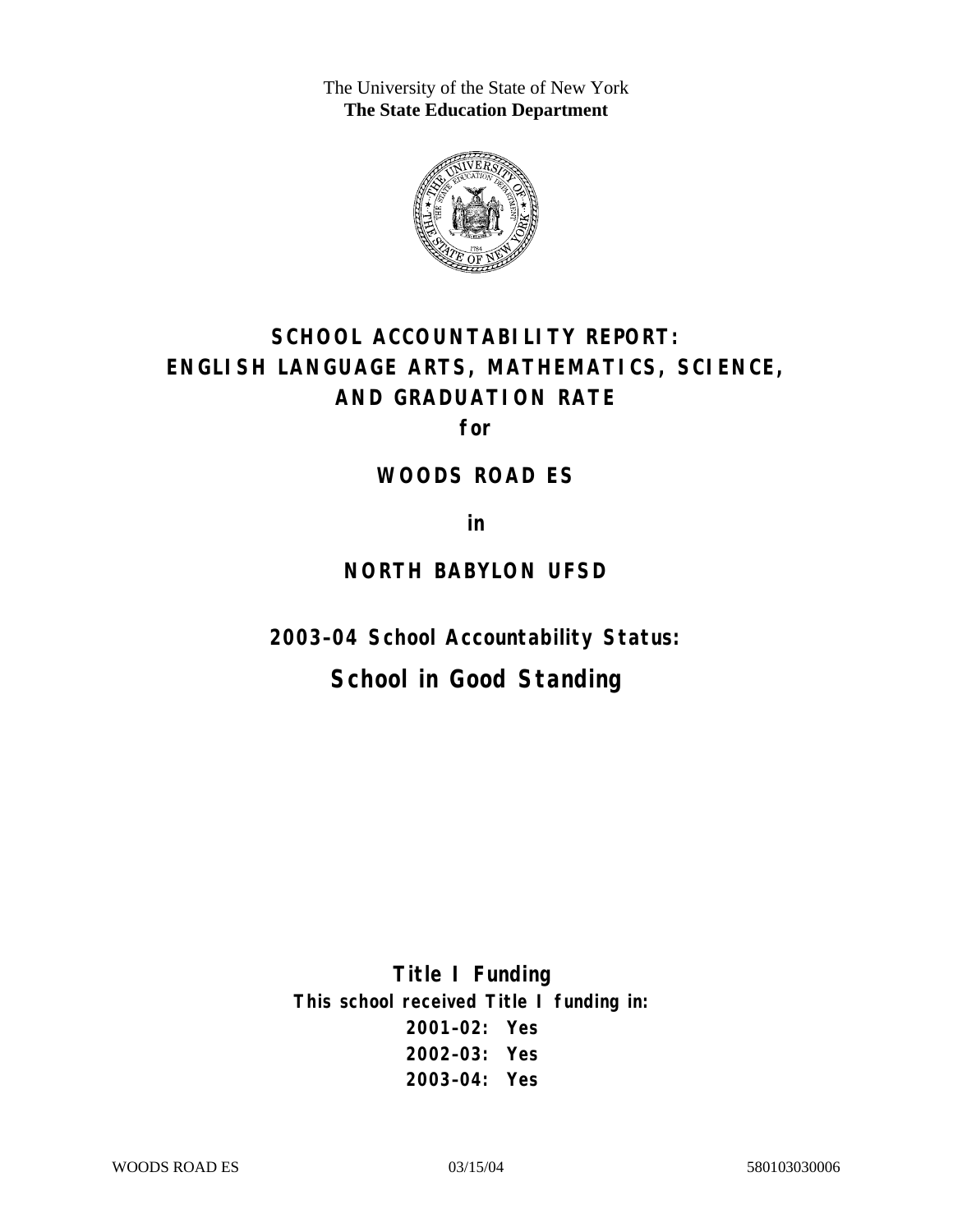### **District/School Accountability Status Categories**

The list below defines the district or school status categories under New York State's district and school accountability system, which is divided into a Federal Title I component and a State component. A district or school that does not receive Title I funding in a school year does not have a federal status in that year. Schools receiving Title I funds that are not in good standing must provide school choice for their students; those in need of improvement year 2 and beyond must also provide Supplemental Education Services to eligible students. Other consequences for districts and schools not in good standing can be found at: www.emsc.nysed.gov/deputy/nclb/accountability/siinfo.htm. To be removed from any improvement status, a district or school must make Adequate Yearly Progress (AYP) for two consecutive years, or in the case of a School Under Registration Review, achieve the performance targets established for the school by the Commissioner.

**District/School in Good Standing:** A district or school is considered to be in good standing if it has not been identified as a District or School in Need of Improvement, Requiring Corrective Action, Planning for Restructuring, or Requiring Academic Progress, or as a School Under Registration Review.

**District/School Requiring Academic Progress:** Under the State component of New York's accountability system, a district or school that did not make AYP in the same grade and subject for two consecutive years is considered a School Requiring Academic Progress (Year 1) the following year. In each succeeding year that the school fails to make AYP, the year designation is incremented by one.

**District/School in Need of Improvement (Year 1):** A district or school that has not made AYP for two consecutive years in the same grade or subject while receiving Title I funds is considered a District/School in Need of Improvement (Year 1) the following year.

**District/School in Need of Improvement (Year 2):** A District or School in Need of Improvement (Year 1) that does not make AYP in the grade or subject for which it was identified while receiving Title I funds is considered a District or School in Need of Improvement (Year 2) the following year.

**District/School Requiring Corrective Action:** A District or School in Need of Improvement (Year 2) that does not make AYP in the grade or subject for which it was identified while receiving Title I funds is considered a District or School Requiring Corrective Action the following year.

**District/School Planning for Restructuring:** A District or School Requiring Corrective Action that does not make AYP in the grade or subject for which it was identified while receiving Title I funds is considered a District or School Planning for Restructuring the following year.

**School Under Registration Review (SURR):** Schools that are farthest from the State standard and have been determined by the Commissioner to be most in need of improvement are Schools Under Registration Review. These schools must achieve performance targets specified by the Commissioner of Education in their area(s) of identification within a prescribed timeframe or risk having their registration revoked by the Board of Regents.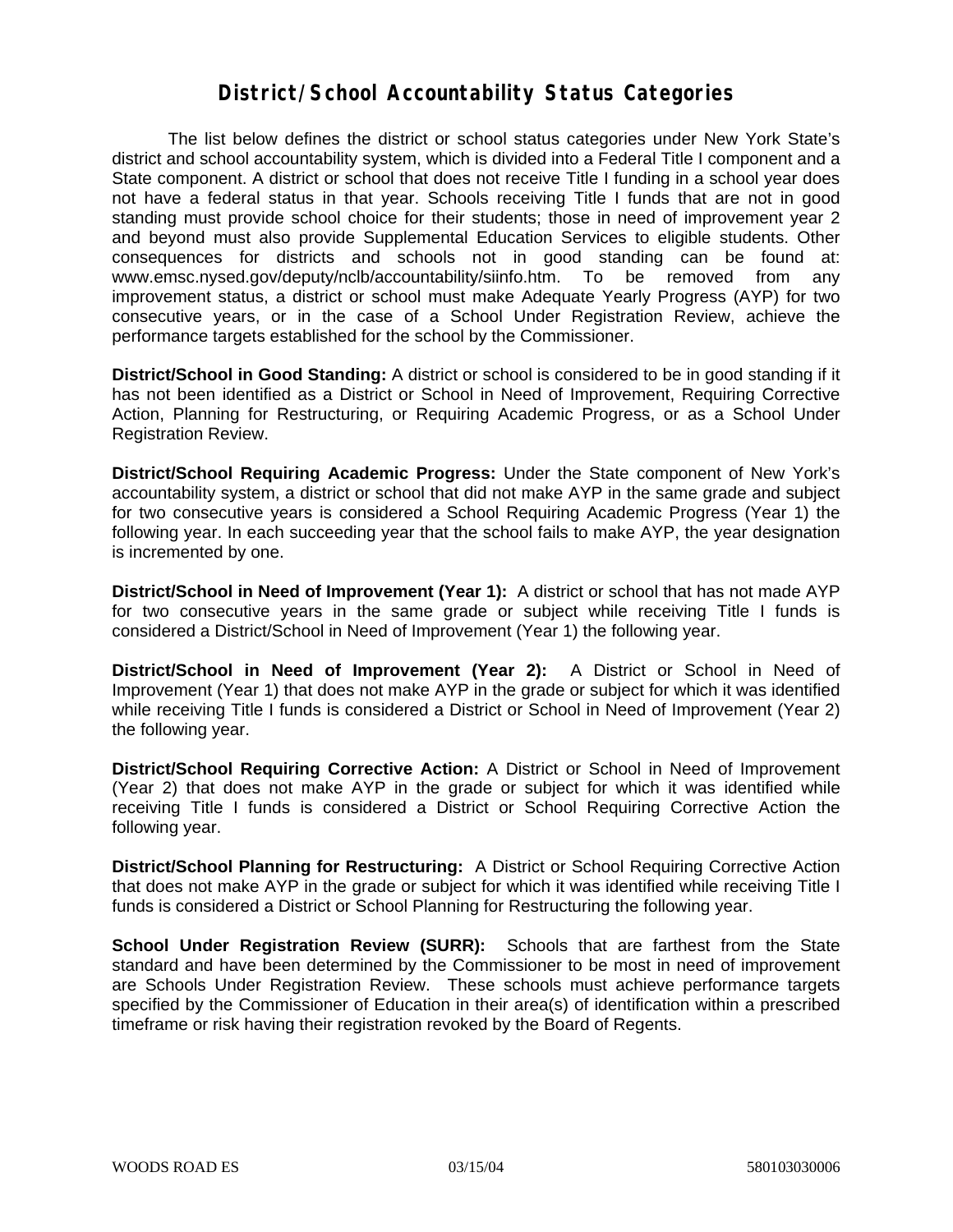# **Elementary-Level English Language Arts**

Definitions of terms, such as Performance Index and Effective Annual Measurable Objective (AMO), are in the glossary, which is the last page of this report.

**For a school to make Adequate Yearly Progress (AYP) in 2002–03, every accountability group must make AYP.** 

**For an accountability group to make AYP in 2002–03, it must** 

- 1. meet the 95 percent participation requirement (*2002–03 Participation*), *and*
- 2. *either* meet its Effective AMO *or* make safe harbor (*2002–03 Performance* and *Standards*).

To meet the participation requirement, 95 percent of the grade 4 enrollment in each accountability group with 40 or more students must

be tested. To meet the Effective AMO, the Performance Index for each group with 30 or more continuously enrolled students must equal or exceed the Effective AMO. To make safe harbor, the Performance Index of each of these groups must equal or exceed its ELA safe harbor target *and* the group must meet the elementary-level science qualification for safe harbor. (See the elementary-level science page of this report for further information on meeting the science qualification for safe harbor.)

*ELA Safe Harbor Targets:* The elementary-level 2002–03 ELA Safe Harbor Target is calculated by using the following equation: 2001–02 PI + (200 – the 2001–02 PI) <sup>×</sup> 0.10. The 2003–04 ELA Safe Harbor Target is calculated by using the following equation: 2002–03 PI + (200 – the 2002–03 PI)  $\times$  0.10. The 2003–04 target is provided for groups whose PI was below the Effective AMO in 2002–03.

| <b>Accountability Group</b>       | 2002-03 Participation |                                           | 2002-03 Performance*                                    |                      | 2002-03 Standards |                                     |                                                           |                                                              | 2003-04                                           |
|-----------------------------------|-----------------------|-------------------------------------------|---------------------------------------------------------|----------------------|-------------------|-------------------------------------|-----------------------------------------------------------|--------------------------------------------------------------|---------------------------------------------------|
|                                   | Grade 4<br>Enrollment | Percent of<br>Enrollment<br><b>Tested</b> | Count of<br>Continuously<br>Enrolled<br><b>Students</b> | Performance<br>Index | Effective<br>AMO  | <b>ELA Safe</b><br>Harbor<br>Target | Met the<br>Science<br>Qualification<br>for Safe<br>Harbor | <b>Made</b><br><b>AYP</b> in<br><b>ELA</b> in<br>$2002 - 03$ | <b>ELA Safe</b><br><b>Harbor</b><br><b>Target</b> |
| All Students                      | 62                    | 98%                                       | 61                                                      | 187                  | 111               |                                     |                                                           | <b>Yes</b>                                                   |                                                   |
| <b>Students with Disabilities</b> | 3                     |                                           | 3                                                       |                      |                   |                                     |                                                           |                                                              |                                                   |
| American Indian/Alaskan Native    |                       |                                           |                                                         |                      |                   |                                     |                                                           |                                                              |                                                   |
| <b>Black</b>                      | 13                    |                                           | 13                                                      |                      |                   |                                     |                                                           |                                                              |                                                   |
| Hispanic                          | 3                     |                                           | 3                                                       |                      |                   |                                     |                                                           |                                                              |                                                   |
| Asian or Pacific Islander         |                       |                                           |                                                         |                      |                   |                                     |                                                           |                                                              |                                                   |
| White                             | 46                    | 98%                                       | 45                                                      | 193                  | 109               |                                     |                                                           | <b>Yes</b>                                                   |                                                   |
| <b>Limited English Proficient</b> |                       |                                           |                                                         |                      |                   |                                     |                                                           |                                                              |                                                   |
| Economically Disadvantaged        | 11                    |                                           | 11                                                      |                      |                   |                                     |                                                           |                                                              |                                                   |
| <b>Final AYP Determination</b>    |                       |                                           |                                                         |                      |                   |                                     |                                                           | <b>Yes</b>                                                   |                                                   |

\*For schools with fewer than 30 continuously enrolled tested students in 2002–03, data for 2001–02 and 2002–03 were combined to determine counts and PIs.

\*\*Groups with a "\*\*" are not required to meet the science qualification for safe harbor to make safe harbor in English and mathematics because fewer than 30 students in the group were administered the science test.

**State accountability status in elementary-level English language arts: School in Good Standing** 

Title I accountability status in elementary-level English language arts: School in Good Standing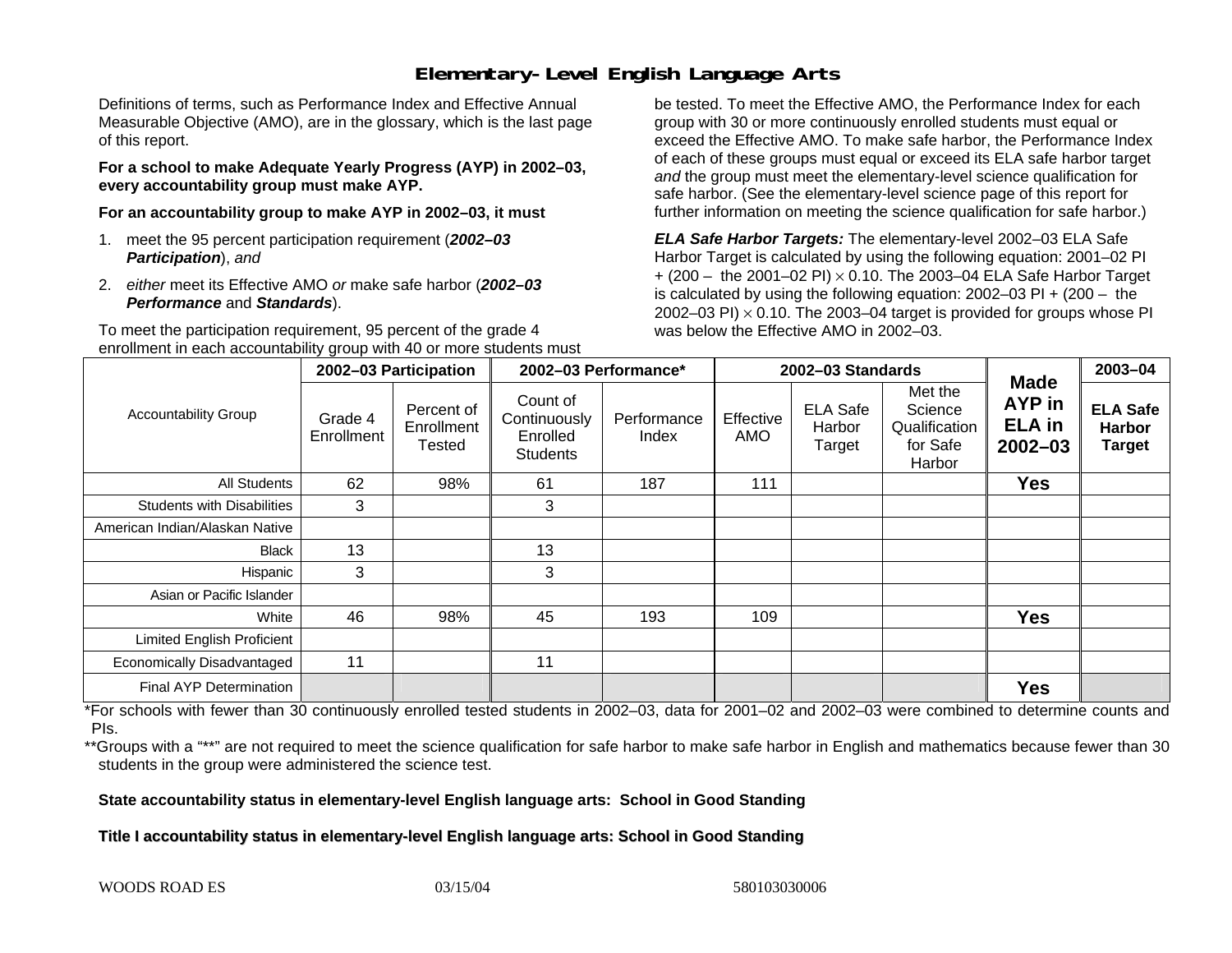# **Elementary-Level Mathematics**

Definitions of terms, such as Performance Index and Effective Annual Measurable Objective (AMO), are in the glossary, which is the last page of this report.

**For a school to make Adequate Yearly Progress (AYP) in 2002–03, every accountability group must make AYP.** 

**For an accountability group to make AYP in 2002–03, it must** 

- 1. meet the 95 percent participation requirement (*2002–03 Participation*), *and*
- 2. *either* meet its Effective AMO *or* make safe harbor (*2002–03 Performance* and *Standards*).

To meet the participation requirement, 95 percent of the grade 4 enrollment in each accountability group with 40 or more students must

be tested. To meet the Effective AMO, the Performance Index for each group with 30 or more continuously enrolled students must equal or exceed the Effective AMO. To make safe harbor, the Performance Index of each of these groups must equal or exceed its math safe harbor target *and* the group must meet the elementary-level science qualification for safe harbor. (See the elementary-level science page of this report for further information on meeting the science qualification for safe harbor.)

*Math Safe Harbor Targets:* The elementary-level 2002–03 Math Safe Harbor Target is calculated by using the following equation: 2001–02 PI + (200 – the 2001–02 PI) × 0.10. The 2003–04 Math Safe Harbor Target is calculated by using the following equation: 2002–03 PI + (200  $-$  the 2002–03 PI)  $\times$  0.10. The 2003–04 target is provided for groups whose PI was below the Effective AMO in 2002–03.

| <b>Accountability Group</b>       | 2002-03 Participation |                                    | 2002-03 Performance*                                    |                      | 2002-03 Standards       |                               |                                                           |                                                        | 2003-04                                            |
|-----------------------------------|-----------------------|------------------------------------|---------------------------------------------------------|----------------------|-------------------------|-------------------------------|-----------------------------------------------------------|--------------------------------------------------------|----------------------------------------------------|
|                                   | Grade 4<br>Enrollment | Percent of<br>Enrollment<br>Tested | Count of<br>Continuously<br>Enrolled<br><b>Students</b> | Performance<br>Index | Effective<br><b>AMO</b> | Math Safe<br>Harbor<br>Target | Met the<br>Science<br>Qualification<br>for Safe<br>Harbor | <b>Made</b><br>AYP in<br><b>Math in</b><br>$2002 - 03$ | <b>Math Safe</b><br><b>Harbor</b><br><b>Target</b> |
| All Students                      | 62                    | 98%                                | 61                                                      | 189                  | 124                     |                               |                                                           | <b>Yes</b>                                             |                                                    |
| <b>Students with Disabilities</b> | 3                     |                                    | 3                                                       |                      |                         |                               |                                                           |                                                        |                                                    |
| American Indian/Alaskan Native    |                       |                                    |                                                         |                      |                         |                               |                                                           |                                                        |                                                    |
| <b>Black</b>                      | 13                    |                                    | 13                                                      |                      |                         |                               |                                                           |                                                        |                                                    |
| Hispanic                          | 3                     |                                    | 3                                                       |                      |                         |                               |                                                           |                                                        |                                                    |
| Asian or Pacific Islander         |                       |                                    |                                                         |                      |                         |                               |                                                           |                                                        |                                                    |
| White                             | 46                    | 98%                                | 45                                                      | 196                  | 122                     |                               |                                                           | <b>Yes</b>                                             |                                                    |
| <b>Limited English Proficient</b> |                       |                                    |                                                         |                      |                         |                               |                                                           |                                                        |                                                    |
| Economically Disadvantaged        | 11                    |                                    | 11                                                      |                      |                         |                               |                                                           |                                                        |                                                    |
| <b>Final AYP Determination</b>    |                       |                                    |                                                         |                      |                         |                               |                                                           | <b>Yes</b>                                             |                                                    |

\*For schools with fewer than 30 continuously enrolled tested students in 2002–03, data for 2001–02 and 2002–03 were combined to determine counts and PIs. \*\*Groups with a "\*\*" are not required to meet the science qualification for safe harbor to make safe harbor in English and mathematics because fewer than 30 students in the group were administered the science test.

**State accountability status in elementary-level mathematics: School in Good Standing** 

Title I accountability status in elementary-level mathematics: School in Good Standing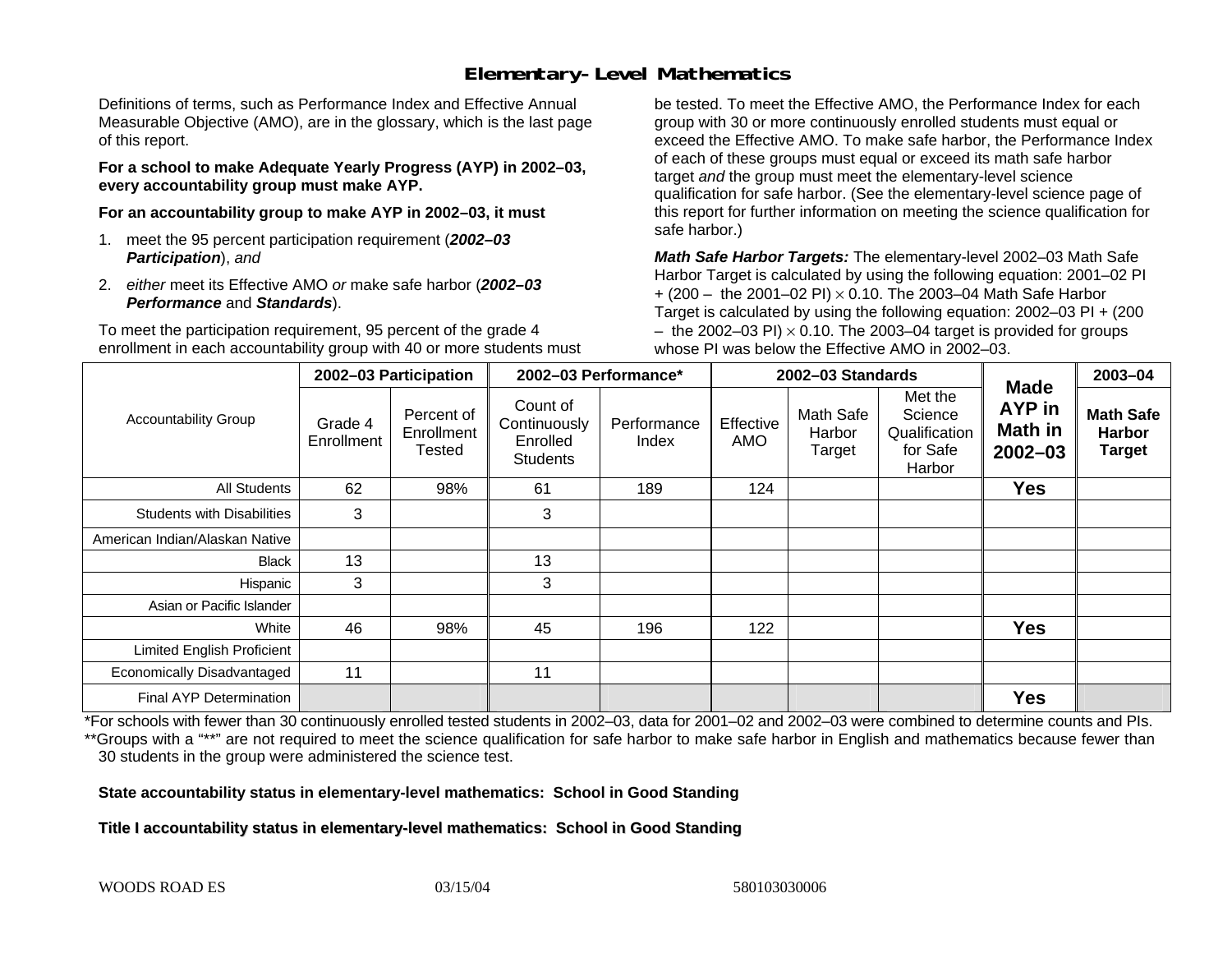## **Elementary-Level Science**

Definitions of terms, such as Progress Target and Adequate Yearly Progress (AYP), are in the glossary, which is the last page of this report.

*Made AYP in Science in 2002–03:* For a school to make AYP in science, the Percent At or Above SDL for the "All Students" group must equal or exceed the State Science Standard or the Science Progress Target.

**State Designated Level (SDL):** The score that students taking the elementary-level science test must equal or exceed on the written portion of the test to meet the State Science Standard.

*Qualification for Safe Harbor in Elementary-Level ELA and Math:* For an accountability group to be considered Qualified for Safe Harbor in Elementary-Level ELA and Math, the Percent At or Above SDL must equal or exceed the State Science Standard or the Science Progress Target in elementary-level science for that group. Groups with fewer than 30 students tested in elementary-level science are not subject to this qualification criterion.

*Science Progress Targets:* The elementary-level 2002–03 Science Progress Target is calculated by adding one point to the 2001–02 Percent At or Above SDL. The 2003–04 Science Progress Target is calculated by multiplying the 2002–03 Percent At or Above SDL by two and then adding one point. The 2003–04 target is provided for groups whose Percent At or Above SDL was below the State Science Standard in 2002–03.

|                                   |                                                         | 2002-03 Performance*       | 2002-03 Standards                   |                               |                                             | $2002 - 03$                                                             | $2003 - 04$                   |
|-----------------------------------|---------------------------------------------------------|----------------------------|-------------------------------------|-------------------------------|---------------------------------------------|-------------------------------------------------------------------------|-------------------------------|
| <b>Accountability Group</b>       | Count of<br>Continuously<br>Enrolled<br><b>Students</b> | Percent At or<br>Above SDL | <b>State</b><br>Science<br>Standard | Science<br>Progress<br>Target | <b>Made AYP</b><br>in Science<br>in 2002-03 | Qualified for<br>Safe Harbor in<br>Elementary-<br>Level ELA and<br>Math | Science<br>Progress<br>Target |
| All Students                      | 62                                                      | 95                         | 40                                  |                               | <b>Yes</b>                                  | Yes                                                                     |                               |
| <b>Students with Disabilities</b> | 3                                                       |                            |                                     |                               |                                             |                                                                         |                               |
| American Indian/Alaskan Native    |                                                         |                            |                                     |                               |                                             |                                                                         |                               |
| <b>Black</b>                      | 13                                                      |                            |                                     |                               |                                             |                                                                         |                               |
| Hispanic                          | 3                                                       |                            |                                     |                               |                                             |                                                                         |                               |
| Asian or Pacific Islander         |                                                         |                            |                                     |                               |                                             |                                                                         |                               |
| White                             | 46                                                      | 98                         | 40                                  |                               |                                             | Yes                                                                     |                               |
| Limited English Proficient        |                                                         |                            |                                     |                               |                                             |                                                                         |                               |
| Economically Disadvantaged        | 11                                                      |                            |                                     |                               |                                             |                                                                         |                               |
| <b>Final AYP Determination</b>    |                                                         |                            |                                     |                               | <b>Yes</b>                                  |                                                                         |                               |

\*For schools with fewer than 30 continuously enrolled students in 2002–03, data for 2001–02 and 2002–03 were combined to determine counts and percents at or above SDL.

#### **State accountability status in elementary-level science: School in Good Standing**

#### Title I accountability status in elementary-level science: School in Good Standing